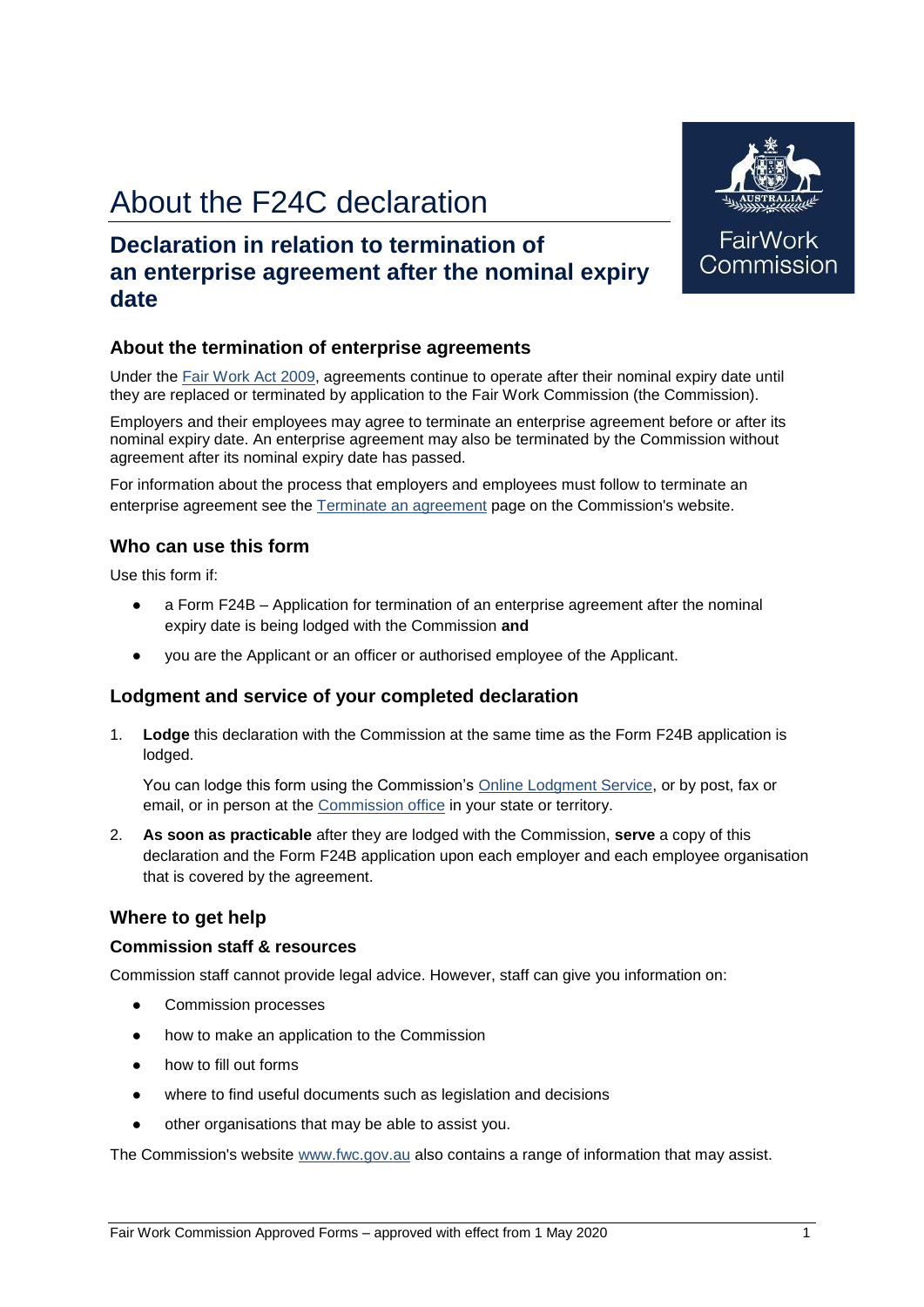#### **Throughout this form**



This icon appears throughout the form. It indicates information to help you complete the form.

#### **Legal or other representation**

Representation is where another person (such as a family member or friend, lawyer or paid agent, or an employee of an employee or employer organisation) speaks or acts on a person's behalf, or assists a person in certain other ways in relation to a matter before the Commission. There is no requirement to be represented at the Commission.

There are some restrictions on representation by a lawyer or paid agent.

Generally, a person must give notice to the Commission (by lodging a Form F53 – Notice that a person: (a) has a lawyer or paid agent; or (b) will seek permission for a lawyer or paid agent to participate in a conference or hearing) and seek permission from the Commission Member dealing with the matter if they wish to have a lawyer or paid agent represent them by participating in a conference or a hearing.

Apart from participating in a conference or hearing, a person's lawyer or paid agent can represent them without permission, unless the Commission decides otherwise. For example, the lawyer or paid agent can prepare and lodge written applications, responses and submissions with the Commission, and communicate in writing with the Commission and other parties to the matter on the person's behalf.

The requirement to give notice and seek permission for a lawyer or paid agent to participate in a conference or hearing, does not apply if the lawyer or paid agent is:

- an employee or officer of the person **or**
- a bargaining representative that is representing the person **or**
- an employee or officer of an employee or employer organisation, or an association of employers or a peak council, that is representing the person.

Rule 12(2) of the Fair Work Commission Rules 2013 sets out further exceptions to the requirement to give notice and seek permission.

For more information about representation by lawyers and paid agents, see section 596 of the Fair Work Act 2009, rules 11, 12 and 12A of the Fair Work Commission Rules 2013 and the Commission's practice note on representation by lawyers and paid agents.

#### **Glossary of common terms**

**Applicant** – This is the person or organisation that is making the application.

**Lawyer** – This is a person who is admitted to the legal profession by a Supreme Court of a State or Territory.

**Paid agent** – In relation to a matter before the Commission, is an agent (other than a bargaining representative) who charges or receives a fee to represent a person in the matter.

**Party** – A party is an Applicant, a Respondent or another person or organisation involved in a matter or case that is brought to the Commission.

**Respondent** – The person or organisation responding to an application made by an Applicant.

**Service** – Serving a document means giving a copy of the document to a person or organisation, usually to the other party to the matter. You can serve a document in a number of ways, including by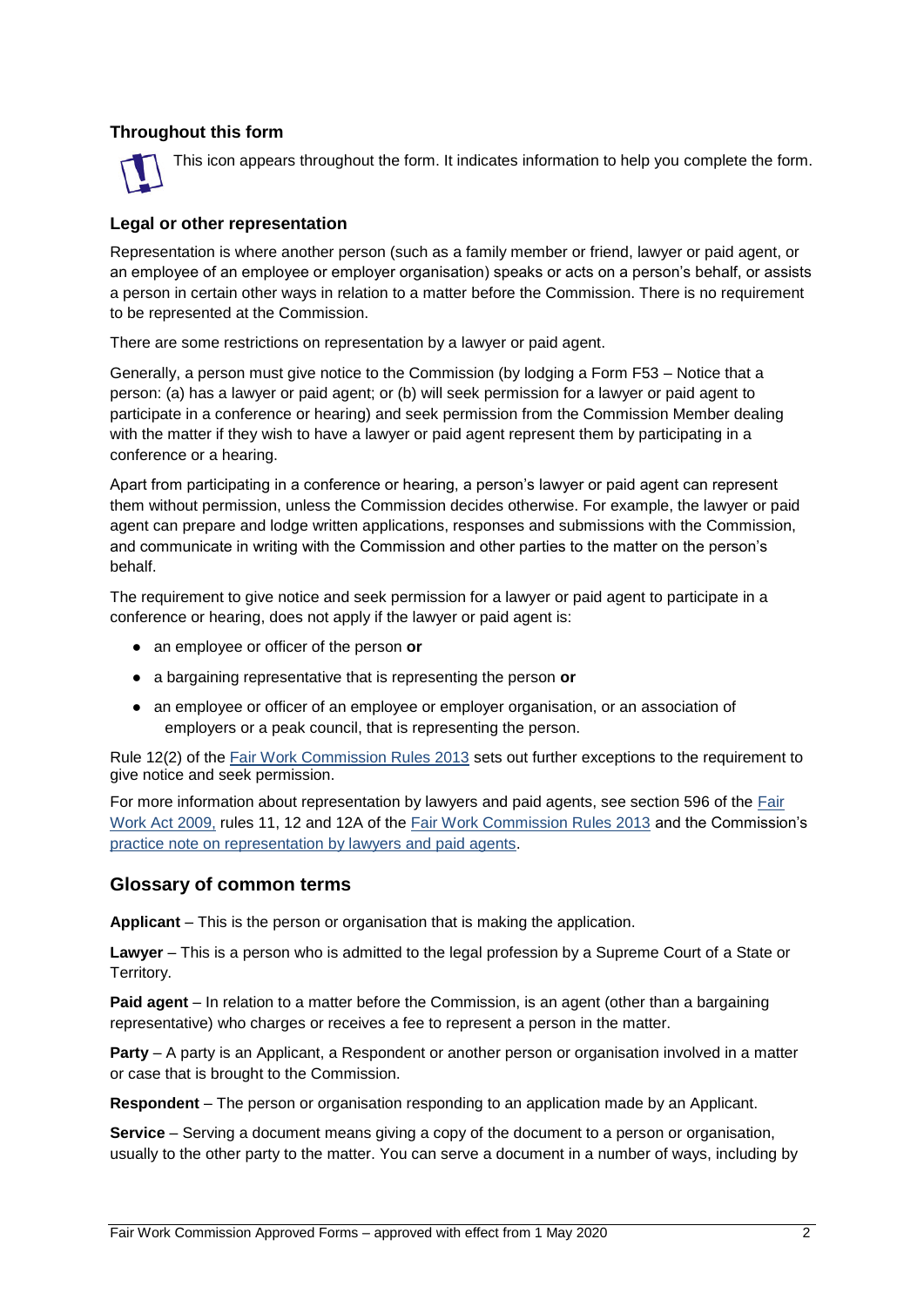email, fax, express or registered post, or in person. Parts 7 and 8 of the Fair Work Commission Rules 2013 deal with service.

#### **Privacy**

The Commission collects the information (including personal information) provided to it in this form in order to deal with the application for termination of the agreement. The information will be included on the case file, and the Commission may disclose this information to the other parties to this matter and to other persons. For more details of the Commission's collection, use and disclosure of this information, please see the Privacy notice for this form, or ask for a hard copy to be provided to you.

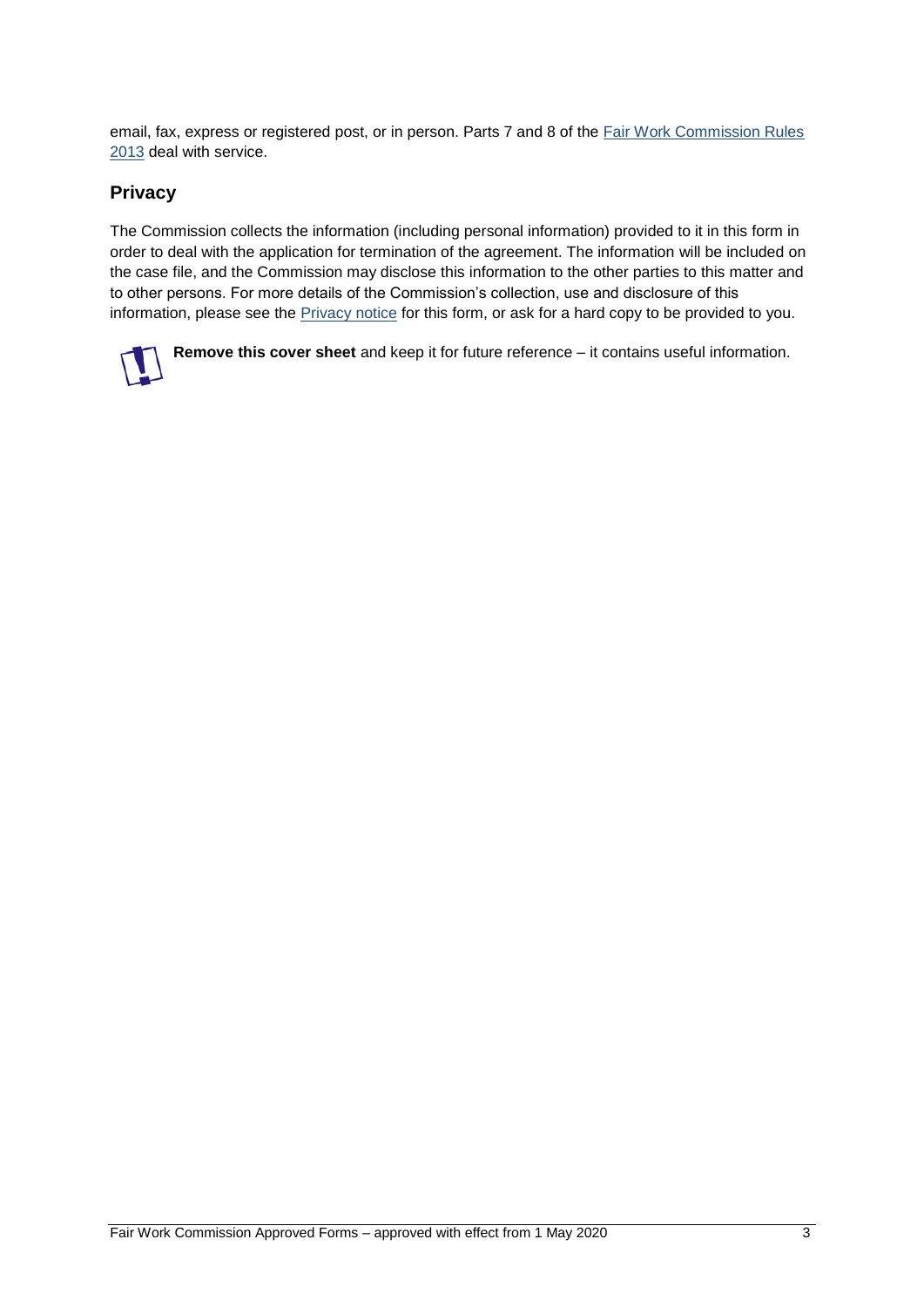## Form F24C – Declaration in relation to termination of an enterprise agreement after the nominal expiry date

Fair Work Act 2009, s.225: Fair Work Commission Rules 2013, rule 26 and Schedule 1

This is a declaration in support of an application to the Fair Work Commission for termination of an enterprise agreement under Part 2-4 of the Fair Work Act 2009.

| ı.<br><b>Chantelle Zentveld</b>                                    |                                                          |                 |  |  |  |
|--------------------------------------------------------------------|----------------------------------------------------------|-----------------|--|--|--|
| [insert name of person making the declaration]                     |                                                          |                 |  |  |  |
|                                                                    |                                                          |                 |  |  |  |
|                                                                    | [insert postal address of person making the declaration] |                 |  |  |  |
|                                                                    | <b>VIC</b>                                               |                 |  |  |  |
| [insert suburb]                                                    | [insert State or Territory]                              | [insert suburb] |  |  |  |
| <b>Sandwich Artist</b>                                             |                                                          |                 |  |  |  |
| Financial constructions of momentum in the matter of continuation. |                                                          |                 |  |  |  |

[insert occupation of person making the declaration]

### declare that:

### **Part 1 - Preliminary**

#### 1.1 What is the name of the Applicant for termination of the enterprise agreement?

| <b>Legal name of Applicant</b>                                                       | Chantelle Zentveld |
|--------------------------------------------------------------------------------------|--------------------|
| Applicant's ACN (if a<br>company)                                                    | n/a                |
| <b>Applicant's trading</b><br>name or registered<br>business name (if<br>applicable) | n/a                |
| <b>Applicant's ABN (if</b><br>applicable)                                            | n/a                |

#### 1.2 What is the name of the enterprise agreement that is proposed to be terminated (the Agreement)?



Write the name exactly as it appears in the title clause of the Agreement and include the Agreement ID/Code Number if known.

IPCA (VIC, ACT & NT) ENTERPRISE AGREEMENT 2011 (AG2011/7098)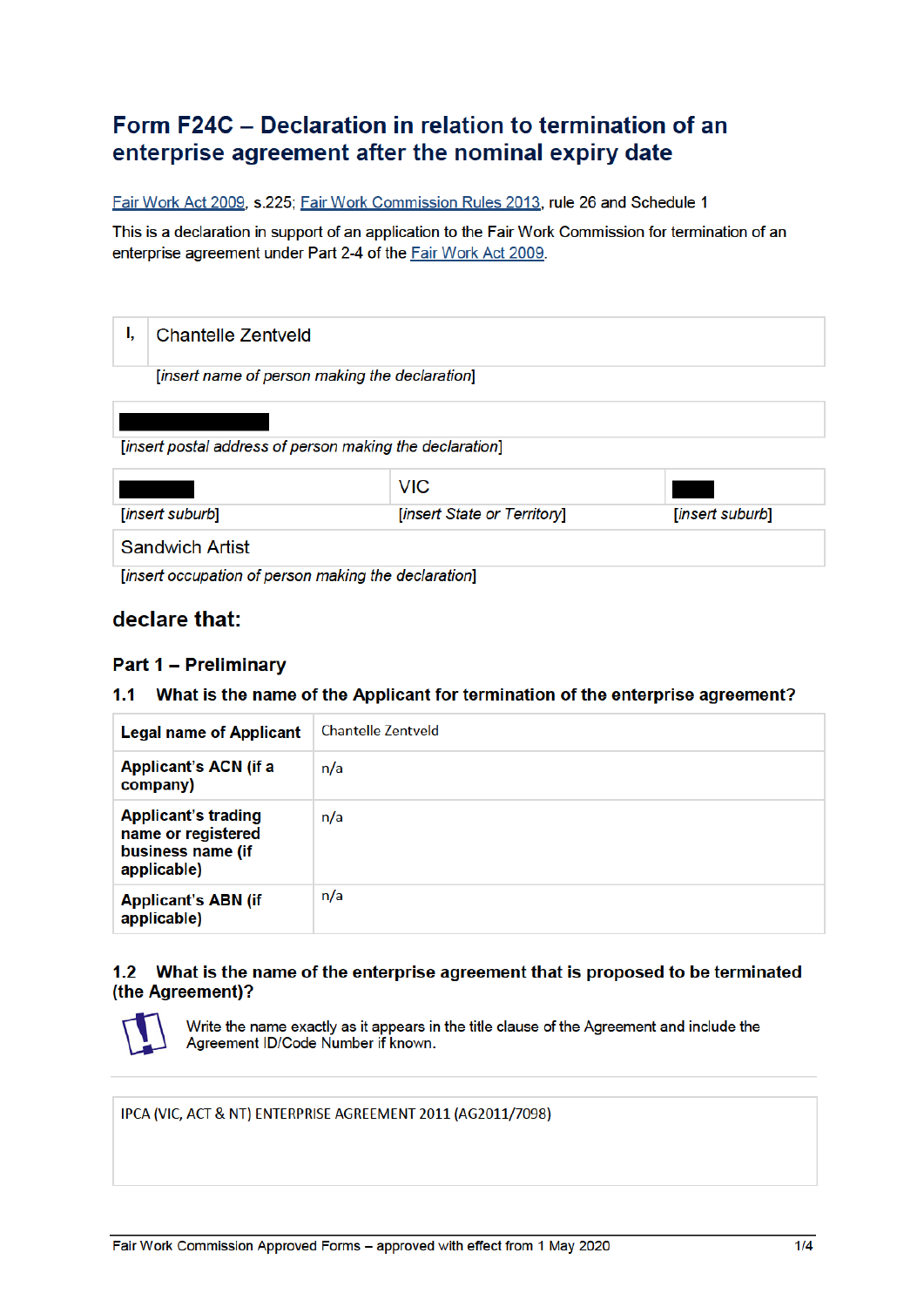#### **1.3 What is the nominal expiry date of the Agreement? What is the number of the clause in the Agreement that specifies that date?**

| Nominal expiry date  | 21 July 2015 (4 years from approval by the Commission) |  |
|----------------------|--------------------------------------------------------|--|
| <b>Clause number</b> | 4.1                                                    |  |

#### **Part 2 – Requirements for termination**

#### **Public interest**

#### **2.1 Explain why you believe that termination of the Agreement is not contrary to the public interest.**



Under section 226 of the Fair Work Act 2009 the Commission must be satisfied that it is not contrary to the public interest to terminate the Agreement.

- 1. I say that the terms and conditions provided in the *IPCA (VIC, ACT & NT) ENTERPRISE AGREEMENT 2011 (AG2011/7098))* have fallen below the minimum terms and conditions of the Fast Food Industry Award 2010 (FFIA).
- 2. Increases in the rates of pay have not kept up with the rate of increases in the FFIA so that over time the buy-out of penalty rates has been absorbed and the base rate of pay no longer compensates for a lack of allowances, annual leave loading, and penalty rates leaving employees working Evenings, Saturdays, Sundays and Public Holidays worse off than under the FFIA.
- 3. Upon consideration of all the rates of pay and the terms and conditions of employment employees presently covered by *IPCA (VIC, ACT & NT) ENTERPRISE AGREEMENT 2011 (AG2011/7098)*, suffer a disadvantage when compared with the rates of pay and terms and conditions of employment under the FFIA.
- 4. Please find a comparison between the Agreement and the FFIA **attached**.

#### **Views of the employees, employers and employee organisations covered by the Agreement**

#### **2.2 Are there any employees covered by the Agreement?**

- ☒ Yes
- $\Box$  No

 $\Box$  Don't know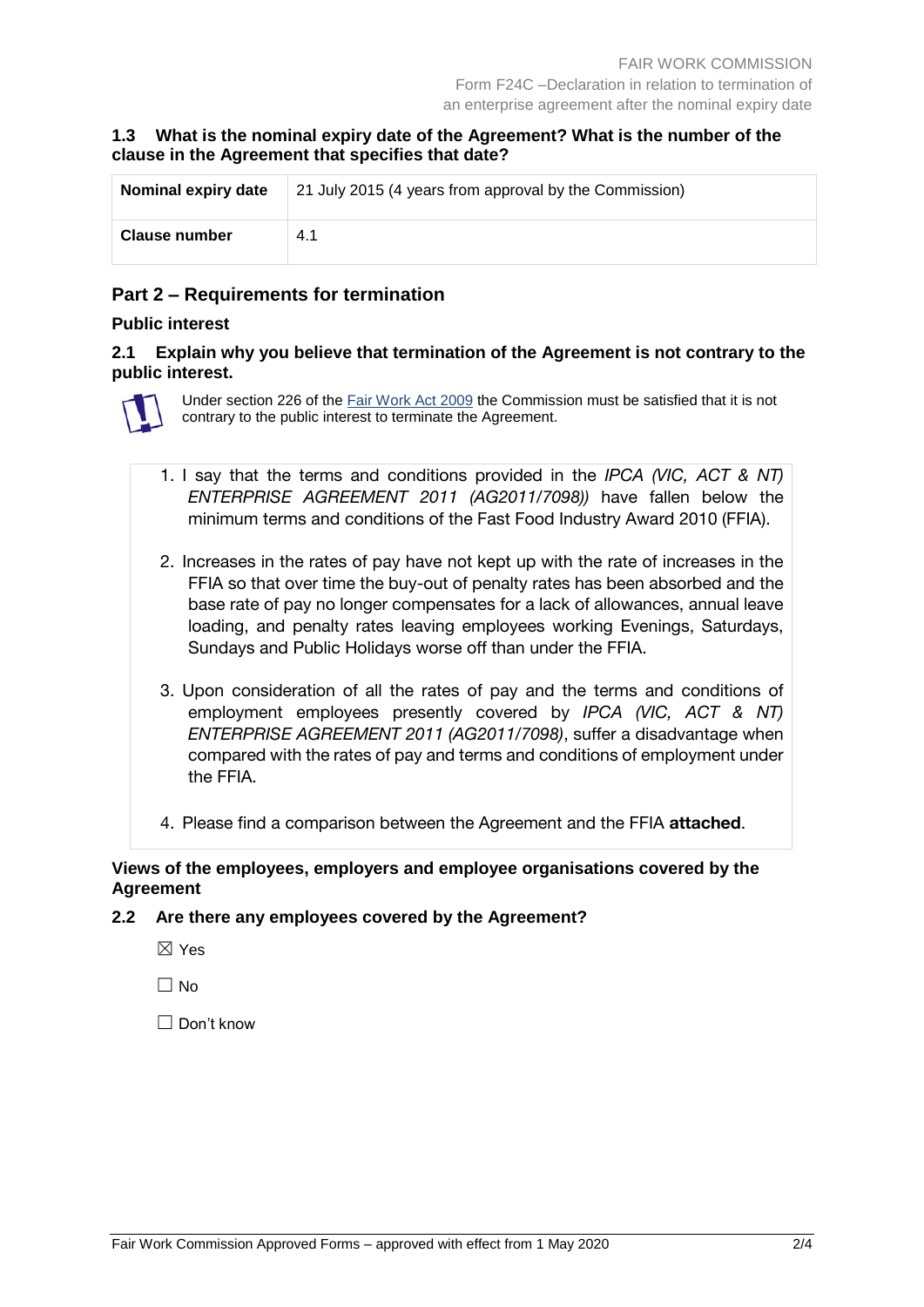#### **2.3 What effect would termination of the Agreement have on you or, if you represent a group of employees or employers, those you represent?**

Section 226 of the Fair Work Act 2009 requires the Commission to consider the views and circumstances of the employees, each employer and each employee organisation (if any) covered by the Agreement, including the likely effect that termination of the Agreement will have on each of them.

It would result in their being covered by the more favourable terms of the Award as noted in the **attached** document.

#### **Part 3 – Statistical information**

This information is necessary to enable the General Manager of the Fair Work Commission to comply with the statutory reporting obligations in section 653 of the Fair Work Act 2009.

#### **3.1 What is the primary activity of the employer?**

For example music retailer, plumbing contractor, steel fabricator, etc.

Fast Food.

#### **3.2 Tick the relevant boxes for the states and territories the Agreement operates in:**

- ☒ Australian Capital Territory
- ☒ New South Wales
- ☒ Northern Territory
- ☒ Queensland
- ☒ South Australia
- ☒ Tasmania
- ☒ Victoria
- ☒ Western Australia
- $\boxtimes$  An external territory